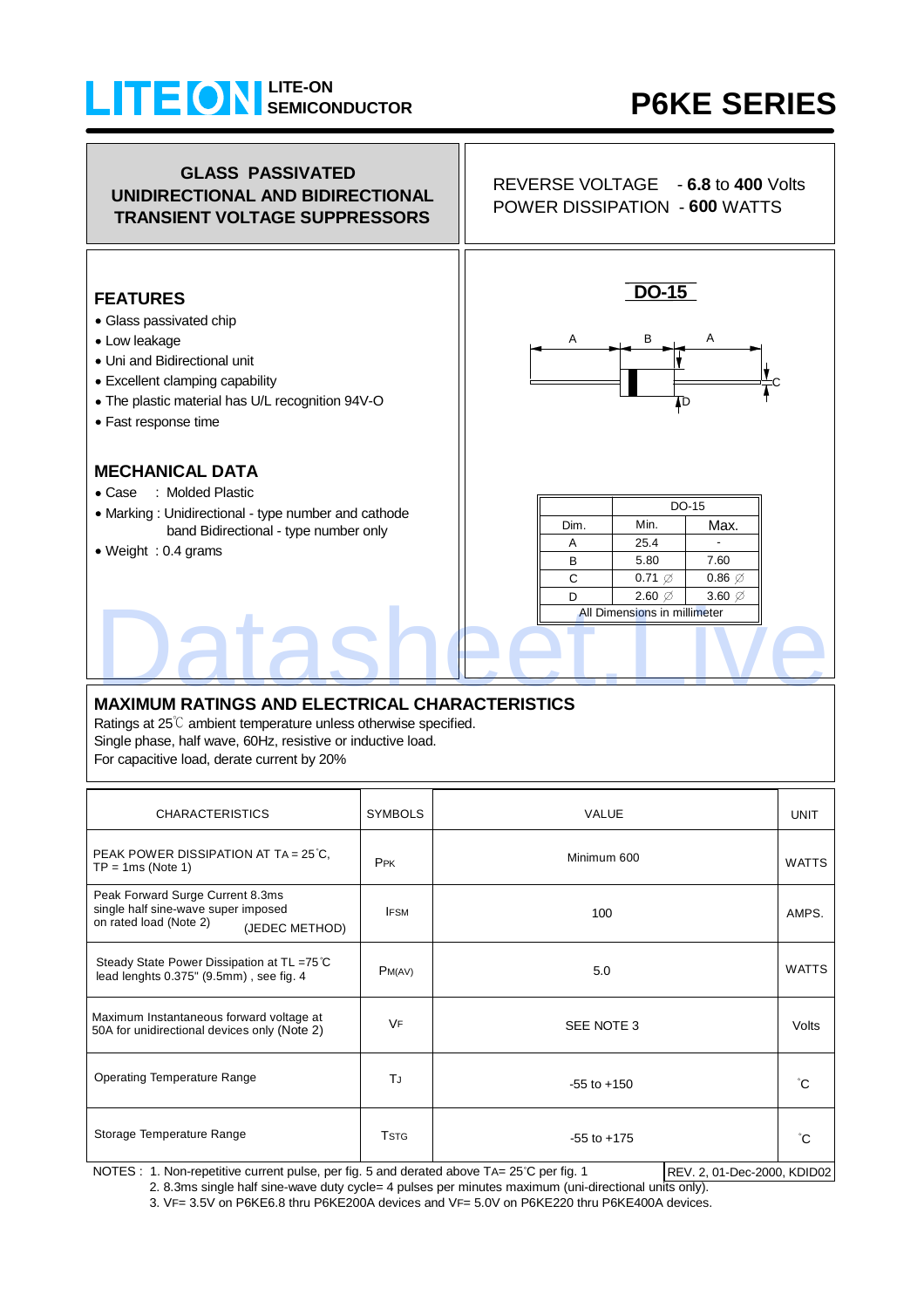#### **RATING AND CHARACTERISTIC CURVES P6KE SERIES**





REV. 2, 01-Dec-2000, KDID02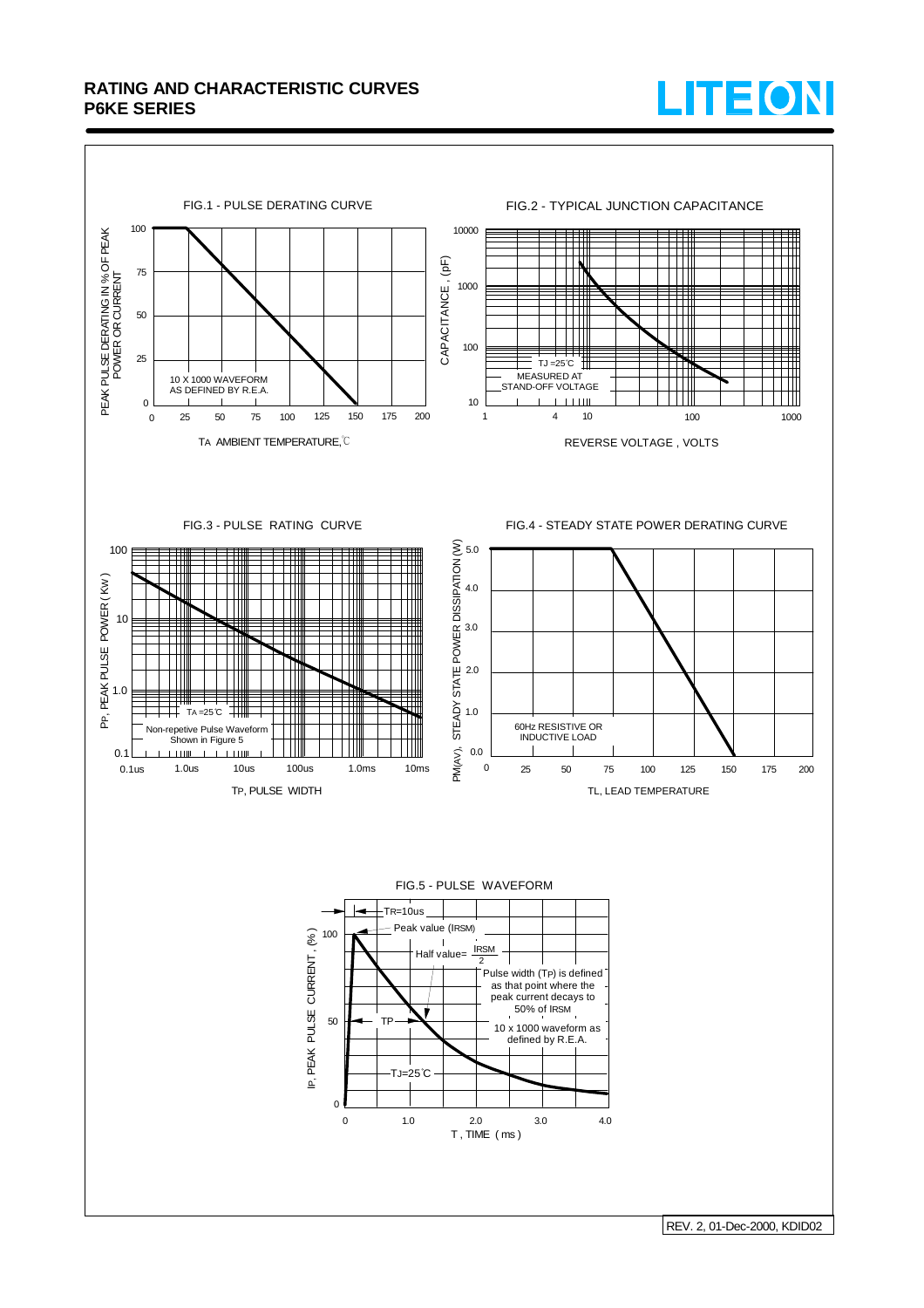## **SEMICONDUCTOR LITE-ON**

| <b>Type</b><br>Number | <b>Type</b><br>Number | Reverse<br>Standoff<br>Voltage | Breakdown Voltage<br>BV Volts @It |        |              | Max.<br>Reverse<br>Leakage<br>@VR | Max.<br>Clamping<br>Voltage<br>@lpp | Max.<br>Peak<br>Pulse<br>Current | Max. Voltage<br>Temp.<br>Variation<br>of Bv |
|-----------------------|-----------------------|--------------------------------|-----------------------------------|--------|--------------|-----------------------------------|-------------------------------------|----------------------------------|---------------------------------------------|
| (UNI)                 | (BI)                  | VR(V)                          | Min $(V)$                         | Max(V) | It $(mA)$    | IR (uA)                           | Vc(V)                               | Ipp(A)                           | %/°C                                        |
| P6KE6.8               | <b>P6KE6.8C</b>       | 5.50                           | 6.12                              | 7.48   | 10           | 1000                              | 10.8                                | 56                               | 0.057                                       |
| P6KE6.8A              | P6KE6.8CA             | 5.80                           | 6.45                              | 7.14   | 10           | 1000                              | 10.5                                | 57                               | 0.057                                       |
| P6KE7.5               | <b>P6KE7.5C</b>       | 6.05                           | 6.75                              | 8.25   | 10           | 500                               | 11.7                                | 51                               | 0.061                                       |
| <b>P6KE7.5A</b>       | P6KE7.5CA             | 6.40                           | 7.13                              | 7.88   | 10           | 500                               | 11.3                                | 53                               | 0.061                                       |
| P6KE8.2               | <b>P6KE8.2C</b>       | 6.63                           | 7.38                              | 9.02   | 10           | 200                               | 12.5                                | 48                               | 0.065                                       |
| P6KE8.2A              | P6KE8.2CA             | 7.02                           | 7.79                              | 8.61   | 10           | 200                               | 12.1                                | 50                               | 0.065                                       |
| P6KE9.1               | <b>P6KE9.1C</b>       | 7.37                           | 8.19                              | 10.00  | 1            | 50                                | 13.8                                | 44                               | 0.068                                       |
| <b>P6KE9.1A</b>       | P6KE9.1CA             | 7.78                           | 8.65                              | 9.55   | $\mathbf{1}$ | 50                                | 13.4                                | 45                               | 0.068                                       |
| <b>P6KE10</b>         | P6KE10C               | 8.10                           | 9.00                              | 11.00  | $\mathbf{1}$ | 10                                | 15.0                                | 40                               | 0.073                                       |
| <b>P6KE10A</b>        | P6KE10CA              | 8.55                           | 9.50                              | 10.50  | $\mathbf{1}$ | 10                                | 14.5                                | 41                               | 0.073                                       |
| <b>P6KE11</b>         | <b>P6KE11C</b>        | 8.92                           | 9.90                              | 12.10  | 1            | 5                                 | 16.2                                | 37                               | 0.075                                       |
| P6KE11A               | P6KE11CA              | 9.40                           | 10.50                             | 11.60  | 1            | 5                                 | 15.6                                | 38                               | 0.075                                       |
| <b>P6KE12</b>         | <b>P6KE12C</b>        | 9.72                           | 10.80                             | 13.20  | $\mathbf{1}$ | 5                                 | 17.3                                | 35                               | 0.078                                       |
| P6KE12A               | P6KE12CA              | 10.20                          | 11.40                             | 12.60  | 1            | 5                                 | 16.7                                | 36                               | 0.078                                       |
| <b>P6KE13</b>         | <b>P6KE13C</b>        | 10.5                           | 11.7                              | 14.3   | $\mathbf{1}$ | 5                                 | 19.0                                | 32                               | 0.081                                       |
| P6KE13A               | P6KE13CA              | 11.1                           | 12.4                              | 13.7   | 1            | 5                                 | 18.2                                | 33                               | 0.081                                       |
| <b>P6KE15</b>         | <b>P6KE15C</b>        | 12.1                           | 13.5                              | 16.5   | $\mathbf{1}$ | 5                                 | 22.0                                | 27                               | 0.084                                       |
| P6KE15A               | P6KE15CA              | 12.8                           | 14.3                              | 15.8   | 1            | 5                                 | 21.2                                | 28                               | 0.084                                       |
| <b>P6KE16</b>         | P6KE16C               | 12.9                           | 14.4                              | 17.6   | $\mathbf{1}$ | 5                                 | 23.5                                | 26                               | 0.086                                       |
| P6KE16A               | P6KE16CA              | 13.6                           | 15.2                              | 16.8   | 1            | 5                                 | 22.5                                | 27                               | 0.086                                       |
| <b>P6KE18</b>         | <b>P6KE18C</b>        | 14.5                           | 16.2                              | 19.8   | 1            | 5                                 | 26.5                                | 23                               | 0.088                                       |
| P6KE18A               | P6KE18CA              | 15.3                           | 17.1                              | 18.9   | 1            | 5                                 | 25.2                                | 24                               | 0.088                                       |
| <b>P6KE20</b>         | <b>P6KE20C</b>        | 16.2                           | 18.0                              | 22.0   | 1            | 5                                 | 29.1                                | 21                               | 0.090                                       |
| P6KE20A               | P6KE20CA              | 17.1                           | 19.0                              | 21.0   | 1            | 5                                 | 27.7                                | 22                               | 0.090                                       |
| <b>P6KE22</b>         | P6KE22C               | 17.8                           | 19.8                              | 24.2   | $\mathbf{1}$ | 5                                 | 31.9                                | 19                               | 0.092                                       |
| P6KE22A               | P6KE22CA              | 18.8                           | 20.9                              | 23.1   | 1            | 5                                 | 30.6                                | 20                               | 0.092                                       |
| <b>P6KE24</b>         | P6KE24C               | 19.4                           | 21.6                              | 26.4   | 1            | 5                                 | 34.7                                | 17                               | 0.094                                       |
| P6KE24A               | P6KE24CA              | 20.5                           | 22.8                              | 25.2   | 1            | 5                                 | 33.2                                | 18                               | 0.094                                       |
| <b>P6KE27</b>         | P6KE27C               | 21.8                           | 24.3                              | 29.7   | 1            | 5                                 | 39.1                                | 15                               | 0.096                                       |
| P6KE27A               | P6KE27CA              | 23.1                           | 25.7                              | 28.4   | 1            | 5                                 | 37.5                                | 16                               | 0.096                                       |
| <b>P6KE30</b>         | P6KE30C               | 24.3                           | 27.0                              | 33.0   | 1            | 5                                 | 43.5                                | 14                               | 0.097                                       |
| P6KE30A               | P6KE30CA              | 25.6                           | 28.5                              | 31.5   | 1            | 5                                 | 41.4                                | 14.4                             | 0.097                                       |
| <b>P6KE33</b>         | P6KE33C               | 26.8                           | 29.7                              | 36.3   | 1            | 5                                 | 47.7                                | 12.6                             | 0.098                                       |
| P6KE33A               | P6KE33CA              | 28.2                           | 31.4                              | 34.7   | 1            | 5                                 | 45.7                                | 13.2                             | 0.098                                       |
| <b>P6KE36</b>         | P6KE36C               | 29.1                           | 32.4                              | 39.6   | 1            | 5                                 | 52.0                                | 11.6                             | 0.099                                       |
| P6KE36A               | P6KE36CA              | 30.8                           | 34.2                              | 37.8   | 1            | 5                                 | 49.9                                | 12                               | 0.099                                       |
| P6KE39                | P6KE39C               | 31.6                           | 35.1                              | 42.9   | 1            | 5                                 | 56.4                                | 10.5                             | 0.100                                       |
| P6KE39A               | P6KE39CA              | 33.3                           | 37.1                              | 41.0   | 1            | 5                                 | 53.9                                | 11.2                             | 0.100                                       |
| <b>P6KE43</b>         | P6KE43C               | 34.8                           | 38.7                              | 47.3   | 1            | 5                                 | 61.9                                | 9.6                              | 0.101                                       |
| P6KE43A               | P6KE43CA              | 36.8                           | 40.9                              | 45.2   | 1            | 5                                 | 59.3                                | 10.1                             | 0.101                                       |
| <b>P6KE47</b>         | P6KE47C               | 38.1                           | 42.3                              | 51.7   | 1            | 5                                 | 67.8                                | 8.9                              | 0.101                                       |
| P6KE47A               | P6KE47CA              | 40.2                           | 44.7                              | 49.4   | 1            | 5                                 | 64.8                                | 9.3                              | 0.101                                       |
| <b>P6KE51</b>         | <b>P6KE51C</b>        | 41.3                           | 45.9                              | 56.1   | 1            | 5                                 | 73.5                                | 8.2                              | 0.102                                       |
| P6KE51A               | P6KE51CA              | 43.6                           | 48.5                              | 53.6   | 1            | 5                                 | 70.1                                | 8.6                              | 0.102                                       |
| <b>P6KE56</b>         | P6KE56C               | 45.4                           | 50.4                              | 61.6   | 1            | 5                                 | 80.5                                | 7.4                              | 0.103                                       |
| P6KE56A               | P6KE56CA              | 47.8                           | 53.2                              | 58.8   | 1            | 5                                 | 77.0                                | 7.8                              | 0.103                                       |